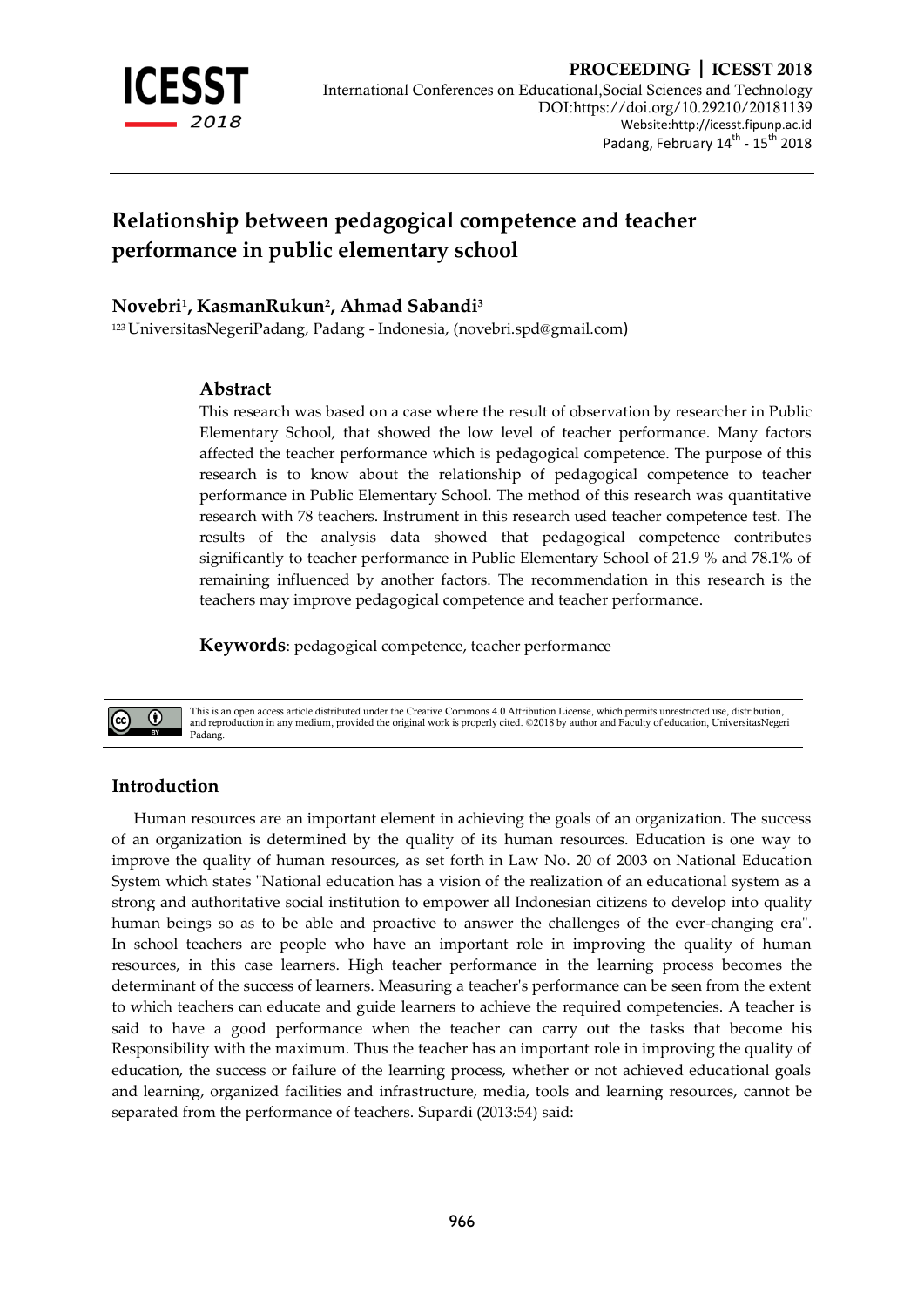# Teacher performance is the ability of a teacher in carrying out learning tasks in madrasah and responsible for learners under his guidance by improving learning achievement of learners. Therefore, the teacher's performance can be interpreted as a condition that shows the ability of a teacher in carrying out his duties in the madrasah and illustrates the existence of an act displayed teacher in or during the learning activities.

Associated with teacher pedagogic competence, Government Regulation No. 19/2005 about Education National Standard which said that, "The pedagogic competence is the ability to manage the learning of learners which includes the understanding of learners, the design and implementation of learning, evaluation of learning outcomes, and the development of learners to actualize the various potentials it possesses ".Several studies have also shown that pedagogic competence contributes to teacher performance. The study of Parwati et al. (2013) indicates that pedagogic competence contributes effectively to the performance of SMANegeri 1 Sukawati teachers at 24.0%. Hakim (2015) study shows that pedagogic competence contributes to teacher performance of 19.1%. Meanwhile, Wibowo's (2009) study shows that pedagogic competence affecting the performance of SDN atKecamatanKersanaKabupatenBrebeswith 27.5%. Based on data obtained from the teacher competence test that the researcher get in the Education Office of KabupatenPadang Pariaman shows that less than 50% of elementary school teachers in KecamatanEnamLingkung who pass the UKG in 2015, as can be seen in Table 1 below:

Tabel 1.Percentage of Elementary School's Teacher Competence Test di Kecamatan

| N                                      | Guru                                         |           | <b>Pass Examination Test</b> |                | Numbe          |                     | <b>Failed Examination Test Years</b> |                |                  |                  |             |
|----------------------------------------|----------------------------------------------|-----------|------------------------------|----------------|----------------|---------------------|--------------------------------------|----------------|------------------|------------------|-------------|
| $\mathbf 0$                            |                                              |           | <b>Years 2015</b>            |                | r of           | 2015                |                                      |                |                  | r of             |             |
|                                        |                                              |           | <b>Working Life</b>          |                | Pass           | <b>Working Life</b> |                                      |                |                  | Failed           |             |
|                                        |                                              | $\leq 15$ |                              |                | $\geq 15$      | Examin              |                                      | $\leq 15$      |                  | $\geq 15$        | Examin      |
|                                        |                                              |           | Years                        |                | Years          | ation               | Years                                |                | Years            |                  | ation       |
|                                        |                                              | S1        | S <sub>2</sub>               | S1             | S <sub>2</sub> | <b>Test</b>         | S1                                   | S <sub>2</sub> | S1               | S <sub>2</sub>   | <b>Test</b> |
| 1                                      | Civil Servant                                | 13        | 1                            | 37             | $\mathbf{1}$   | 52                  | 26                                   | $\theta$       | 39               | $\theta$         | 65          |
|                                        | Teacher                                      |           |                              |                |                |                     |                                      |                |                  |                  |             |
| $\overline{2}$                         | Not Civil                                    | 24        | $\theta$                     | $\overline{0}$ | $\theta$       | 24                  | 16                                   | $\theta$       | $\boldsymbol{0}$ | $\boldsymbol{0}$ | 16          |
|                                        | Servant                                      |           |                              |                |                |                     |                                      |                |                  |                  |             |
|                                        | Teacher                                      |           |                              |                |                |                     |                                      |                |                  |                  |             |
| <b>Total</b>                           |                                              | 37        | 1                            | 37             | $\mathbf{1}$   | 76                  | 42                                   | $\Omega$       | 39               | $\Omega$         | 81          |
|                                        | Percentage of teachers Pass Examination Test |           |                              |                |                | 48%                 | Percentage of teachers Failed        |                |                  | 52%              |             |
| <b>Examination Test</b>                |                                              |           |                              |                |                |                     |                                      |                |                  |                  |             |
| <b>Number of Civil Servant Teacher</b> |                                              |           |                              |                |                |                     |                                      |                | 117              |                  |             |
| <b>Number of Not Servant Teacher</b>   |                                              |           |                              |                |                |                     |                                      |                | 40               |                  |             |
| <b>Total Teachers</b>                  |                                              |           |                              |                |                |                     |                                      | 157            |                  |                  |             |

Enam..Lingkung Kabupaten Padang PariamanYear 2015

Source: Education Office inKabupaten Padang Pariaman Year 2015

Based on the data of Table 1 above, it can be concluded that the low competence of Pubic Elementary School at KecamatanEnamLingkung, even in one of Public Elementary School from the total number of teachers 7 people, only 2 people who pass the teacher competence test. This means less than 30% of teachers in the school who pass the teacher competence test and one of the teachers who got a score of 31.25 which also means very far below the average value set by the government, which are 55. From Table 1 can also be seen that teachers more honorary students who pass the teacher competence testcompared with civil servant teachers, where 24 people from 40 teachers honored graduated, meaning more than 50% who pass the teacher competence test. While for civil servant teachers, only 52 people from 117 civil servant teachers who pass the teacher competence test, meaning less than 50% of civil servant teachers who pass the teacher competence test. If pedagogical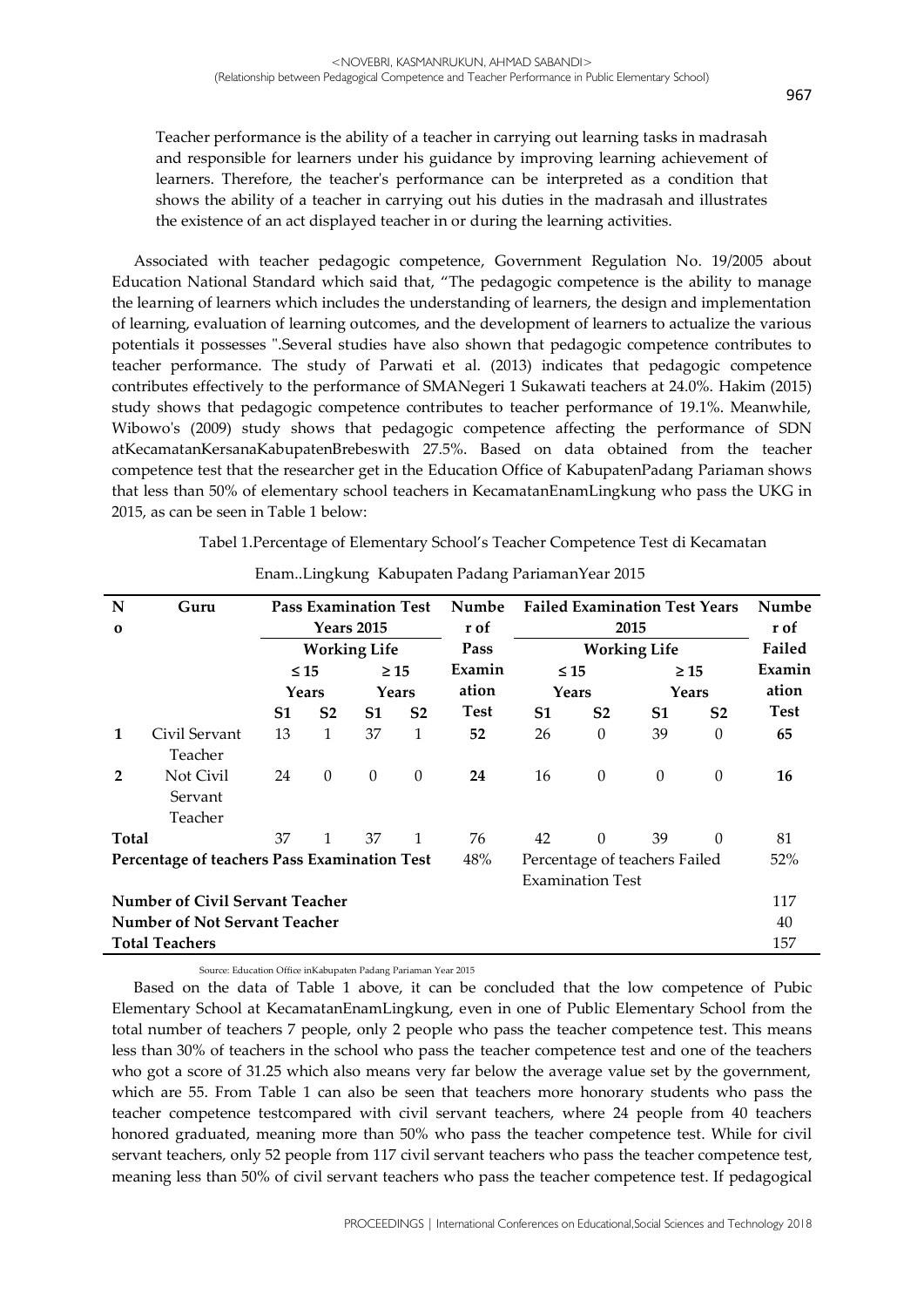competence of teachers' increases and learners can achieve maximum learning outcomes and teacher performance will increase, so also improve the quality of learning and education.

So it is suspected there is a link between pedagogic competence and teacher performance. Based on the considerations and opinions of the experts above, and then according to the researcher needs to do research to see how big contribution of independent variable to dependent variable, thus this research entitled "Relationship between Pedagogical Competence to Teacher Performance inPublic Elementary School at KecamatanEnamLingkung".

### **Method**

This research used correlation method thatinvestigated the existence or correlation relationship between one independent variables and one dependent variable. According Arikunto (2010: 313), "Correlation research aims to find whether there is a relationship and if there is how big the relationship and whether or not the relationship". This study is a correlation study, namely the type of descriptive research that aims to determine whether there is a relationship between pedagogic competence and teacher performance. This study put the research variables on onegroup of independent variables and one dependent variable. As independent variable waspedagogic competence and dependent variable was teacher performance. In this research reviewed facts to see relationship and contribution of pedagogic competence variable to teacher performance inPubic Elementary School at KecamatanEnamLingkung. The population in this study amounted to 157 teachers. Sampling was done by using Stratified Proportional Random Sampling technique. Sample amounted to 78 teachers.

### **Results and Discussion**

#### *Teacher Performance (Y)*

Questionnaire of teacher performance is filled by teacher based on his perception on teacher performance consisting of 50 points statement, minimum score is 50 and maximum score 250, from respondent answer obtained the lowest score of 102 and highest score 216. The result of data processing obtained a mean score of 166.94, mode 179 and median 171. While standard deviation (standard deviation) of 26.962. In general, the level of respondents' achievement of teacher performance score of 66.78% is in sufficient category. This indicates that the teacher performanceinPublic Elementary School at KecamatanEnamLingkung need to get attention for more enhanced. For more details can be seen on the histogram below:



Figure 1. Histogram of Teacher Performance (Y) Score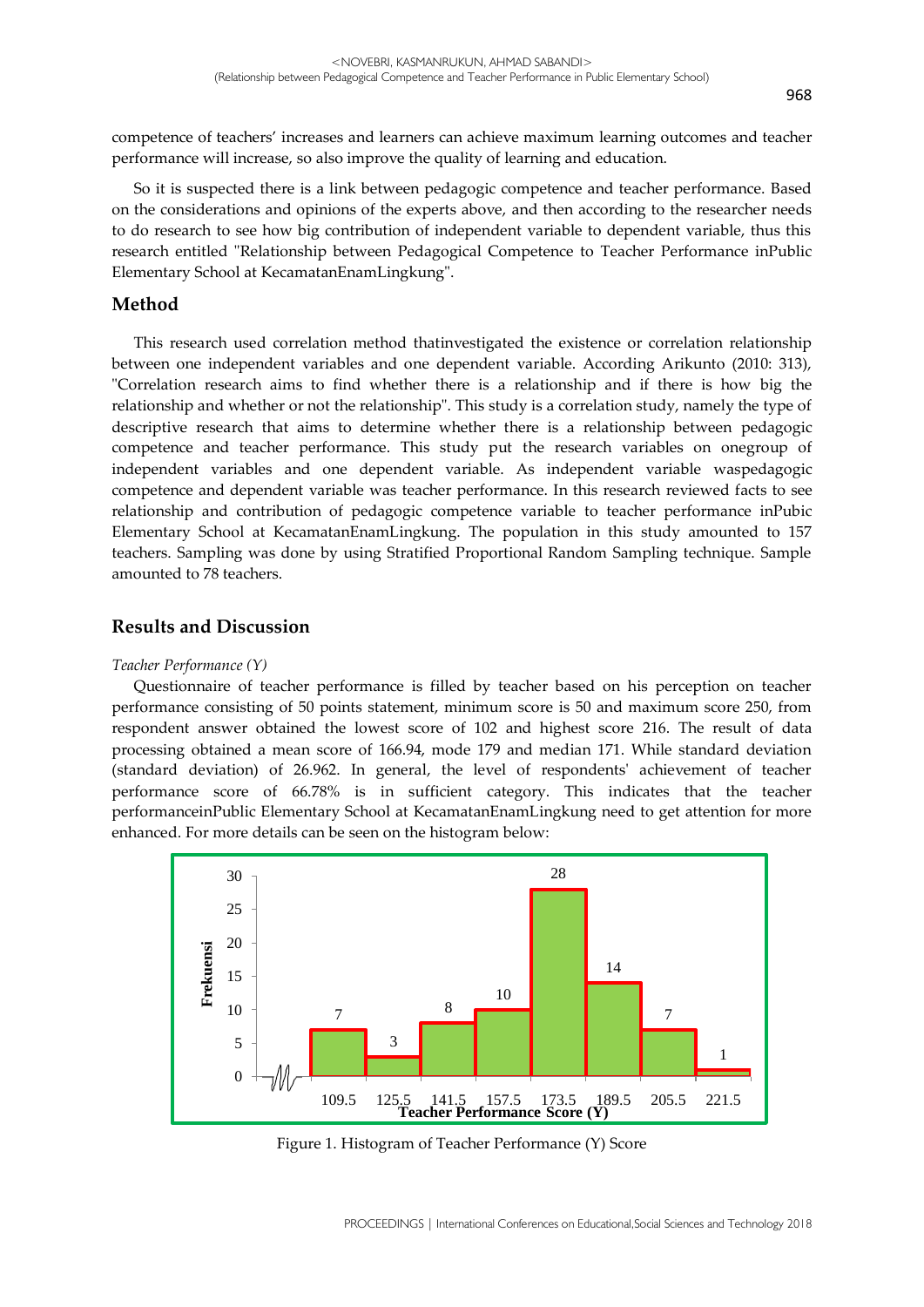| No | <b>Indicators</b>   | <b>Score</b> |        |     |     | $\%$   | Category   |
|----|---------------------|--------------|--------|-----|-----|--------|------------|
|    |                     | <b>Ideal</b> | Mean   | Max | Min |        |            |
|    | Teaching plans      | 40           | 28,58  | 39  | 14  | 71.45% | Sufficient |
| 2  | Teaching actions    | 85           | 57,14  | 75  | 32  | 67.22% | Sufficient |
| 3  | Teaching evaluation | 55           | 38,91  | 50  | 21  | 70.75% | Sufficient |
| 4  | Controlling         | 25           | 15,41  | 22  | 6   | 61.64% | Low        |
| 5  | Self-actualization  | 45           | 26,90  | 36  | 19  | 59.78% | Low        |
|    | <b>Total</b>        | 250          | 166,94 | 216 | 102 | 66,78% | Sufficient |

Table 2. Description of Mean and Percent Every Teacher Performance Indicators (n = 78)

### *Pedagogic Competence (X)*

The test instrument for pedagogic competence variable (X1) consisted of 37 items, the minimum score is 0 and the maximum score is 37. From the respondent's answer obtained the lowest score 13 and the highest score 26. The result of data processing, obtained the mean score (mean) 19.36 modes (mode) 20, median of 19.50, and standard deviation (standard deviation) of 3,984. The percentage of achievement level for teacher pedagogic competence variable of SDN in KecamatanEnamLingkung is 52.32% is in very less category.



Figure 2. Histogram of Pedagogic Competence (X) Score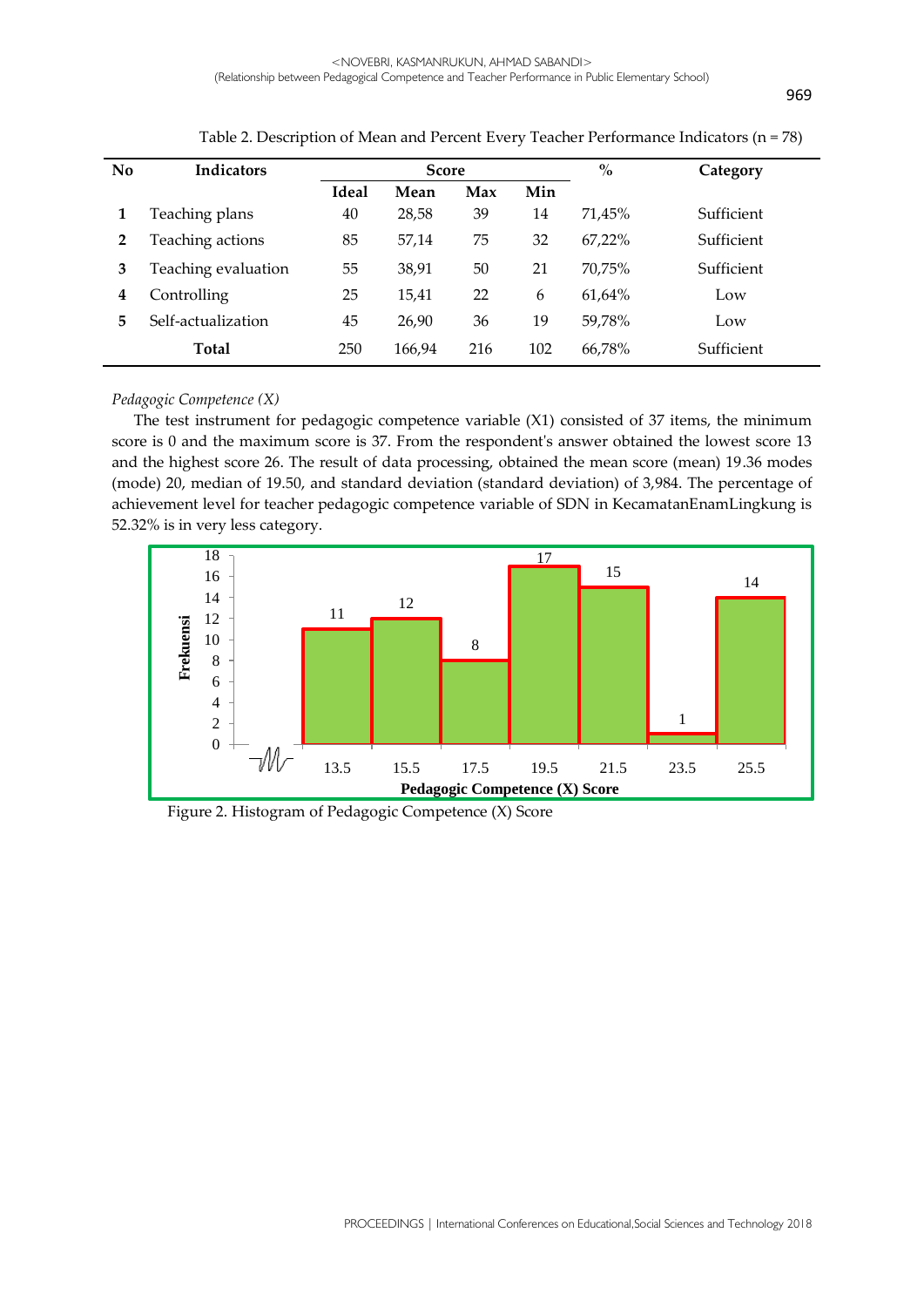### Table 3. Description of Mean and Percent Every Pedagogic Competence Indicators (n =

| No             | Indicators                     |                | <b>Score</b> | $\mathbf{0}_{\mathbf{0}}^{\prime}$ | Category         |        |            |
|----------------|--------------------------------|----------------|--------------|------------------------------------|------------------|--------|------------|
|                |                                | <b>Ideal</b>   | Mean         | Max                                | Min              |        |            |
| $\mathbf{1}$   | Getting of best the            | 4              | 2,69         | 4                                  | 1                | 67,25% | Sufficient |
|                | characteristics of learners    |                |              |                                    |                  |        |            |
| $\overline{2}$ | Getting of best the learning   | 3              | 1,85         | 3                                  | $\boldsymbol{0}$ | 61,67% | Less       |
|                | theories and principles of     |                |              |                                    |                  |        |            |
|                | learning                       |                |              |                                    |                  |        |            |
| 3              | Curriculum development         | 5              | 2,74         | 4                                  | $\mathbf{1}$     | 54,8%  | Very less  |
| 4              | Learning organize              | 4              | 2,22         | $\overline{4}$                     | 1                | 55,5%  | Less       |
| 5              | Utilizing information and      | 1              | 0,42         | 1                                  | $\boldsymbol{0}$ | 42%    | Very less  |
|                | communication technology       |                |              |                                    |                  |        |            |
| 6              | Facilitate the development of  | $\overline{2}$ | 1,14         | $\overline{2}$                     | $\boldsymbol{0}$ | 57%    | Less       |
|                | learners                       |                |              |                                    |                  |        |            |
| 7              | Communicate effectively,       | 3              | 1,53         | 3                                  | $\mathbf{0}$     | 51%    | Very less  |
|                | empathetic and courteous with  |                |              |                                    |                  |        |            |
|                | learners                       |                |              |                                    |                  |        |            |
| $\bf 8$        | Conduct assessment and         | 7              | 2,95         | 5                                  | $\mathbf{1}$     | 42,14% | Very less  |
|                | evaluation of learning process |                |              |                                    |                  |        |            |
|                | and outcomes                   |                |              |                                    |                  |        |            |
| 9              | Utilizing the results of       | 4              | 1,63         | 3                                  | $\boldsymbol{0}$ | 40,75% | Very less  |
|                | assessment and evaluation      |                |              |                                    |                  |        |            |
| 10             | Take reflective action         | 4              | 2,19         | 4                                  | $\boldsymbol{0}$ | 54,75% | Very less  |
|                | <b>Total</b>                   | 37             | 19,36        | 26                                 | 13               | 52,32% | Very less  |

*Testing Requirements Analysis*

Research data were analyzed using correlation and regression technique. The requirements are:

1. Data are sourced from randomly obtained samples

78)

A random sampling procedure was performed while selecting a sample using a Stratified Proportional Random Sampling technique. Sampling is done based on the stratum and level of teacher's education and working period, thus the first condition has been met.

2. Normality Test

Testing normality of teacher performance variable (Y), pedagogic competence (X), done by using Kolmogorov Smirnov-Z (KS) technique with SPSS version 20. Data is said to be normal distribution if KS has a significant level (Asymp.Sig)> 0.05. Conversely, if the level of significance (Asymp.Sig) <0.05 then the data is not normally distributed. The results of the examination can be seen in Table 2 below:

Table 4. Summary of Normality Test Results

| Variable                   | Kolmogorov<br>$Sminov-Z$ (KS) | Asymp.Sig | Significance | <b>Statement</b> |
|----------------------------|-------------------------------|-----------|--------------|------------------|
| Pedagogic Competence       | 0.893                         | 0.403     | 0,05         | Normal           |
| <b>Teacher Performance</b> | 1,332                         | 0.057     | 0.05         | Normal           |

### 3. Hypothesis Testing

The first hypothesis tested in this study is pedagogic competence (X) contributing to teacher performance (Y). To know whether or not the contribution of pedagogic competence to teacher performance is used simple correlation analysis. The results of the correlation coefficient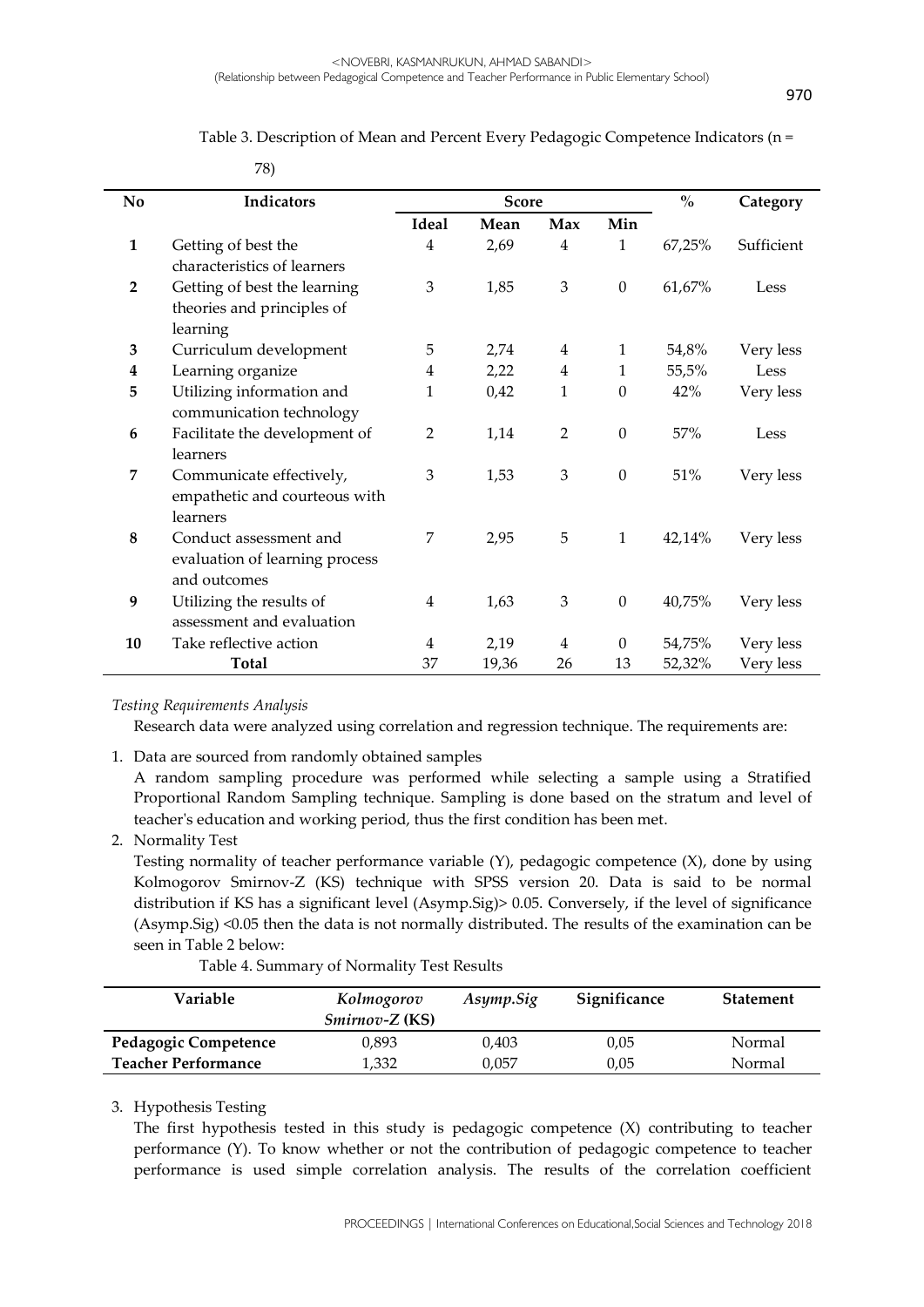calculation of the implementation of pedagogic competence with teacher performance can be seen in Table 5 below:

Table6. Summary of Results of Correlation Analysis between Variables Pedagogic

| Correlation | Coefficient     | Correlation    | Contribution | Sig.  |
|-------------|-----------------|----------------|--------------|-------|
|             | Correlation (r) | Square $(R^2)$ |              |       |
| rvx         | 0,468           | 0.219          | 21,9%        | 0,000 |

Competence (X) and Teacher Performance (Y)

The calculation results in Table 6 show that the correlation coefficient (rx1y) = 0.468 with  $\rho$  = 0,000 <0.05. This means that there is a contribution of pedagogic competence to teacher performance. The amount of coefficient of determination (R2) of 0.219, which means that pedagogic competence (X) contribute to the performance of teachers by 21,9% while the rest is influenced by other variables. To determine the form of predictive relationship between pedagogic competence and teacher performance, a simple regression analysis was performed. From result of regression analysis obtained regression equation  $\hat{Y} = 105,612 + 3,168X$ .

Table 7.Summary of Regression Coefficient Test Results of Pedagogic .Competence (X) to

Teachers Performance (Y)

| Source                      | Coefficient |       | Sig.  |
|-----------------------------|-------------|-------|-------|
| Constant                    | 105.612     | 7.791 | 0.000 |
| <b>Pedagogic Competence</b> | 3,168       | 4.617 | 0.000 |

### **Conclusions**

Based on the results of research that has been discussed above, it can be concluded that pedagogic competencecontributes to teacher performance in Pubic Elementary School at Kecamatan Enam Lingkung by 21.9%. This means that pedagogic competence gives a meaningful contribution to the performance of teachers in school; the better pedagogic competence in each school will be the better the performance of teachers in the school. If it is seen descriptively that pedagogic competencein this research included in the sufficient category, that is 52.32%. Therefore, pedagogic competenceneeds to be improved, so that teacher performance will increase.

# **Acknowledgments**

On this occasion the researcher would like to say thank to parties who have assisted in the completion of this research. Thank you researcher to:

- 1. Prof. Dr. KasmanRukun, M.Pddan Dr. Ahmad Sabandi, M. Pd as my guidance.
- 2. Prof.NurhizrahGistituati, M.Ed., Ed.D., Dr. Hadiyanto, M.Ed., dan Dr. Daharnis, M.Pd., Kons as my contributors.
- 3. Head of Education Department Kabupaten Padang Pariaman and Principals inPubic Elementary School at KecamatanEnamLingkungwho has given permission to do research.
- 4. Especially to my parents and family who has given prayers, passion and sacrifice to be able to complete this study as soon as possible.
- 5. SPSS Program which helps in processing research data.